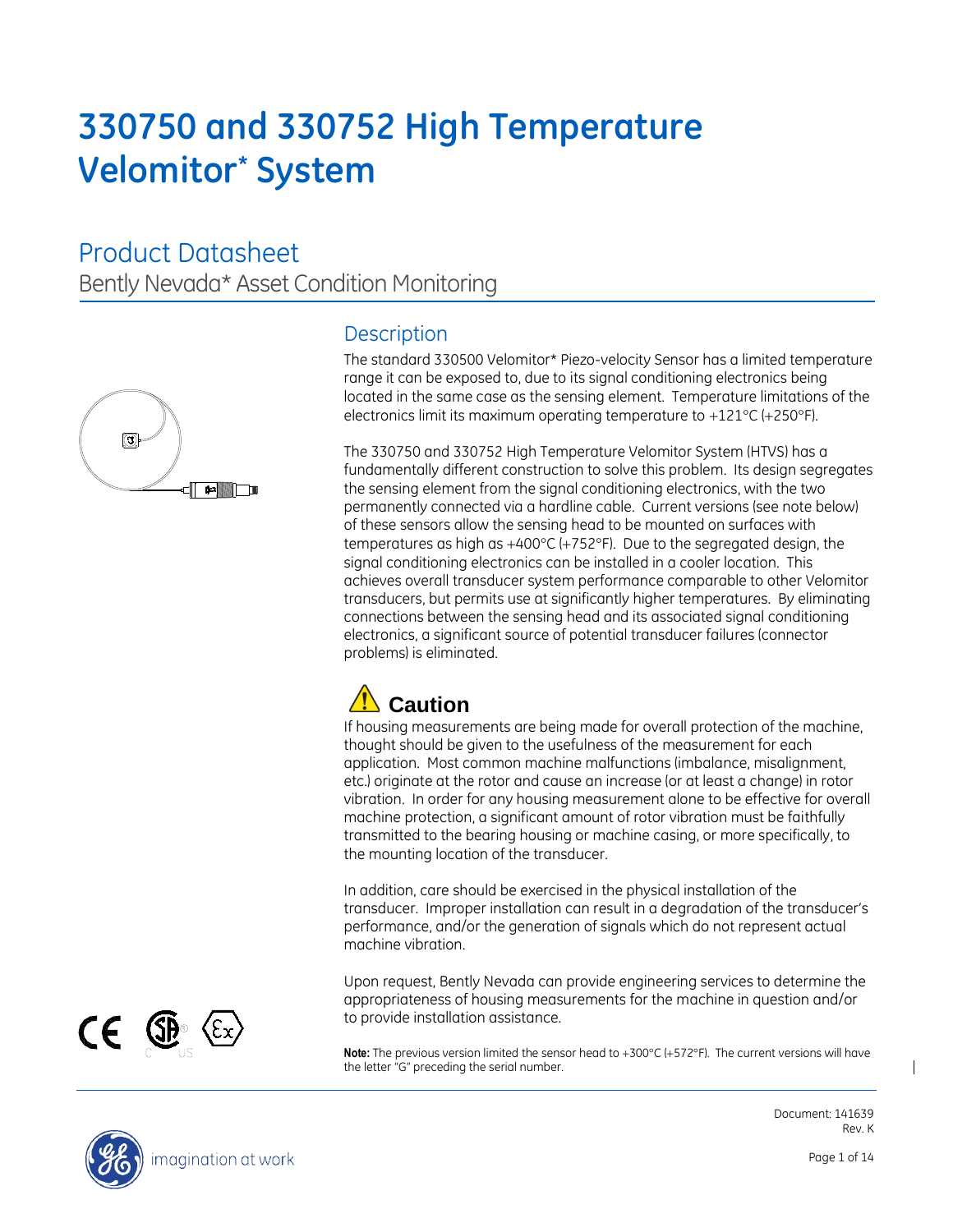### **Specifications**

Parameters are specified from  $+20$  to  $+30^{\circ}$ C (+68 to +86°F) and 100Hz unless otherwise indicated.

**Note:** Operation outside the specified limits may result in false readings or loss of machine monitoring.

#### **Electrical Sensitivity:** 5.7 mV/mm/s (145 mV/in/s) ±5% **Frequency response:** 15 to 2000 Hz (900 to 120,000 cpm)  $\pm$  3.0 dB; 20 to 1000 Hz (1,200 to 60,000 cpm)  $\pm$  0.9 dB **Transient Temperature Sensitivity**  $0.0762$  mm/s/ $^{\circ}$ typical, as defir 18:1993(E) **Amplitude range:** 635 mm/s (25) below 680 Hz. 2940 m/s<sup>2</sup> (300 above 680 Hz. Vibration at freq kHz will decrea **Transverse sensitivity:** Less than 5% of **Amplitude linearity:**  $±2\%$  to 152 mr **Mounted resonant frequency:** Greater than 5

**Broadband Noise floor (15Hz to 2kHz)**

> 0.127 mm/s (0.005 in/s) rms nominal

**Maximum cable length:**

305 metres (1000 feet)

with no degradation of signal.

#### **Hazardous Area Approvals**

For the detailed listing of country and product specific approvals, refer to the **Approvals Quick Reference Guide**, document 108M1756, at **[www.GEmeasurement.com](http://www.gemeasurement.com/)**.

Multiple approvals for hazardous areas certified by Canadian Standards Association (CSA/US/C) in North America and by LCIE in Europe.

#### **North America**

| °C (0.003 in/s/°C), |             | Class I, Div I, Groups A, B, C, and D;                                     |
|---------------------|-------------|----------------------------------------------------------------------------|
| ned in ISO 5347-    |             | Class II, Div I, Groups E, F, and G;                                       |
|                     |             | Class III, Div I.                                                          |
|                     |             | Ex ia IIC                                                                  |
| in/s) peak          |             | AEx ia IIC                                                                 |
|                     |             | $T4 @ Ta = 100^{\circ} C$                                                  |
| ) g) peak           |             | When installed with an approved<br>zener barrier per BN drawing<br>168077. |
| equencies above 2   |             |                                                                            |
| ise this range.     |             | Ex nL IIC; Class I, Zone 2                                                 |
|                     |             | Class I, Div 2, Groups A, B, C, D.                                         |
| of Sensitivity      |             | When installed per BN drawing<br>168077                                    |
|                     | Europe/ATEX |                                                                            |
| n/s (6 in/s) peak   |             | $II$ 1 G<br>.Έχ                                                            |
|                     |             | Ex ia IIC T4                                                               |
|                     |             | T4 @ Ta = -40°C - $100$ °C                                                 |
|                     |             | $II$ 3 G                                                                   |
| kHz                 |             | Ex nA IIC T4                                                               |
|                     |             | T4 @ Ta = $-40^{\circ}$ C - 100 $^{\circ}$ C.                              |
|                     |             |                                                                            |

Document: 141639 Rev. K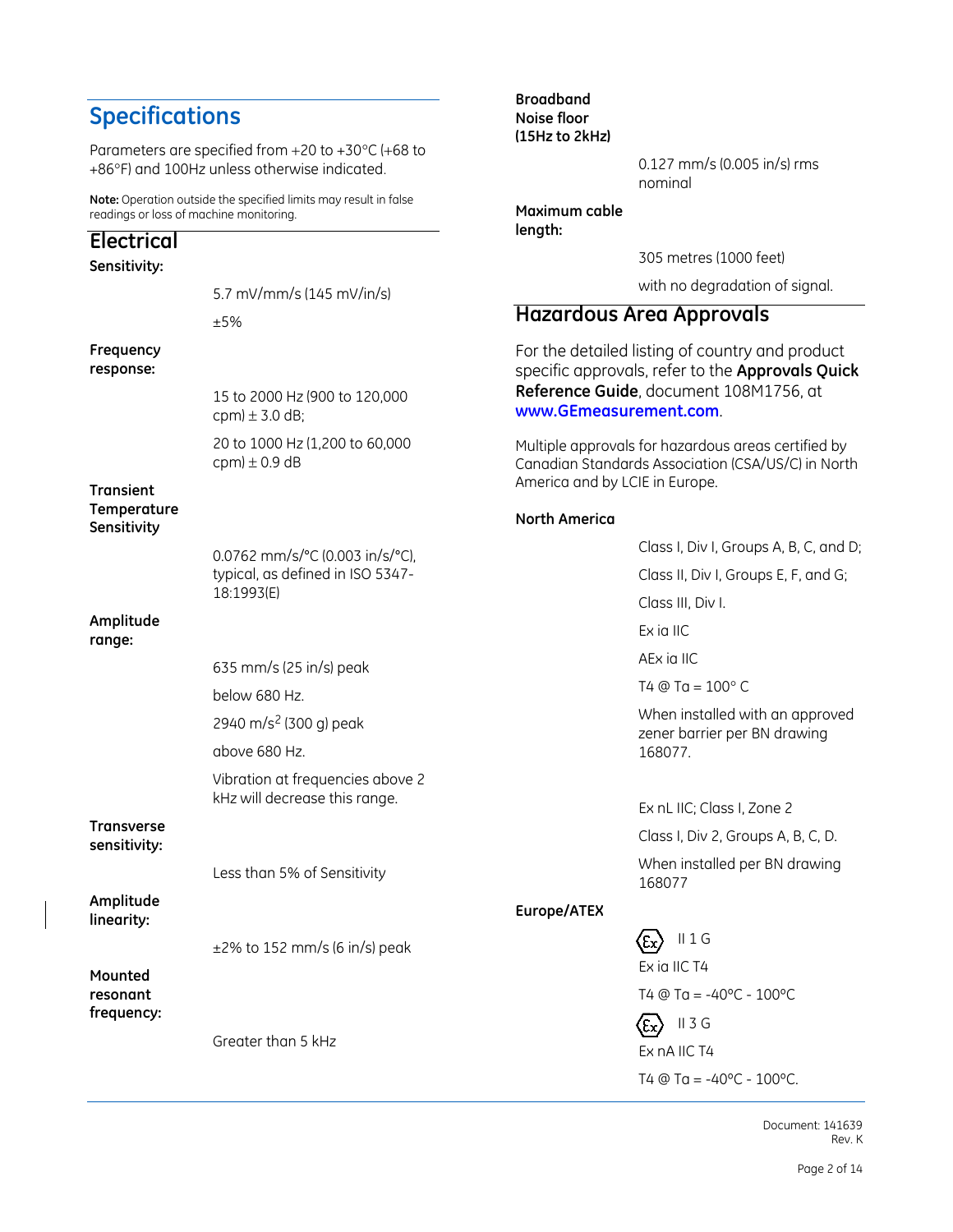#### **Environmental Limits**

**Operating and storage temperature range**

#### *Sensing head:*

Maximum mounted surface temperature  $-55^{\circ}$ C to  $+400^{\circ}$ C  $(-67°F to +752°F)$ 

*Integral hardline cable:*

 $-55^{\circ}$ C to  $+400^{\circ}$ 

 $(-67°F to +752°F)$ 

#### *Electronics:*

 $-55^{\circ}$ C to  $+121^{\circ}$ C

 $(-67°F to +250°F)$ 

#### *Shock survivability:*

24,535 m/s<sup>2</sup> (2500 g) peak

#### *Relative humidity:*

To 100% non-submerged; case is hermetically sealed.

#### **Physical**

**Weight (typical):**

#### *2 metres:*

635 grams (1.40 lb)

#### *4 metres:*

794 grams (1.75 lb)

#### *6 metres:*

953 grams (2.10 lb)

#### *8 metres:*

1111 grams (2.45 lb)

#### **Mounting:**

See Dimensional Drawings, Figures 1 and 2

#### **Case material:**

300 series stainless steel.

#### **Connector:**

2-pin Mil-C-5015 receptacle, hermetically-sealed, 304 stainless steel shell.

#### **Polarity:**

Pin A goes positive with respect to Pin B when the applied velocity is from the base to the top of the transducer.

#### **Bend Radius:**

Minimum bend radius of 51mm (2.0in)

**Note:** Please read and understand the User Guide *before* attempting to install and use this product.

### **Ordering Information**

For a detailed listing of country and product specific approvals, refer to the Approvals Quick Reference Guide (document 108M1756) located at the following website: [www.GEmeasurement.com.](http://www.gemeasurement.com/)

#### **330750-AA-BB**

| <b>AA</b> : Length   |    |                                              |
|----------------------|----|----------------------------------------------|
|                      | 20 | 2 metres                                     |
|                      | 40 | 4 metres                                     |
|                      | 60 | 6 metres                                     |
|                      | 80 | 8 metres                                     |
| <b>BB:</b> Approvals |    |                                              |
|                      | 05 | Multiple Approvals (CSA, ATEX,<br>and IECEx) |
|                      |    |                                              |

#### **330752-AA-BB**

| AA: Length           |    |                |
|----------------------|----|----------------|
|                      | 25 | 2.5 metres     |
|                      | 40 | 4 metres       |
|                      | 60 | 6 metres       |
|                      | 80 | 8 metres       |
| <b>BB:</b> Approvals |    |                |
|                      | 05 | Multiple Appro |

vals (CSA, ATEX, and IECEx)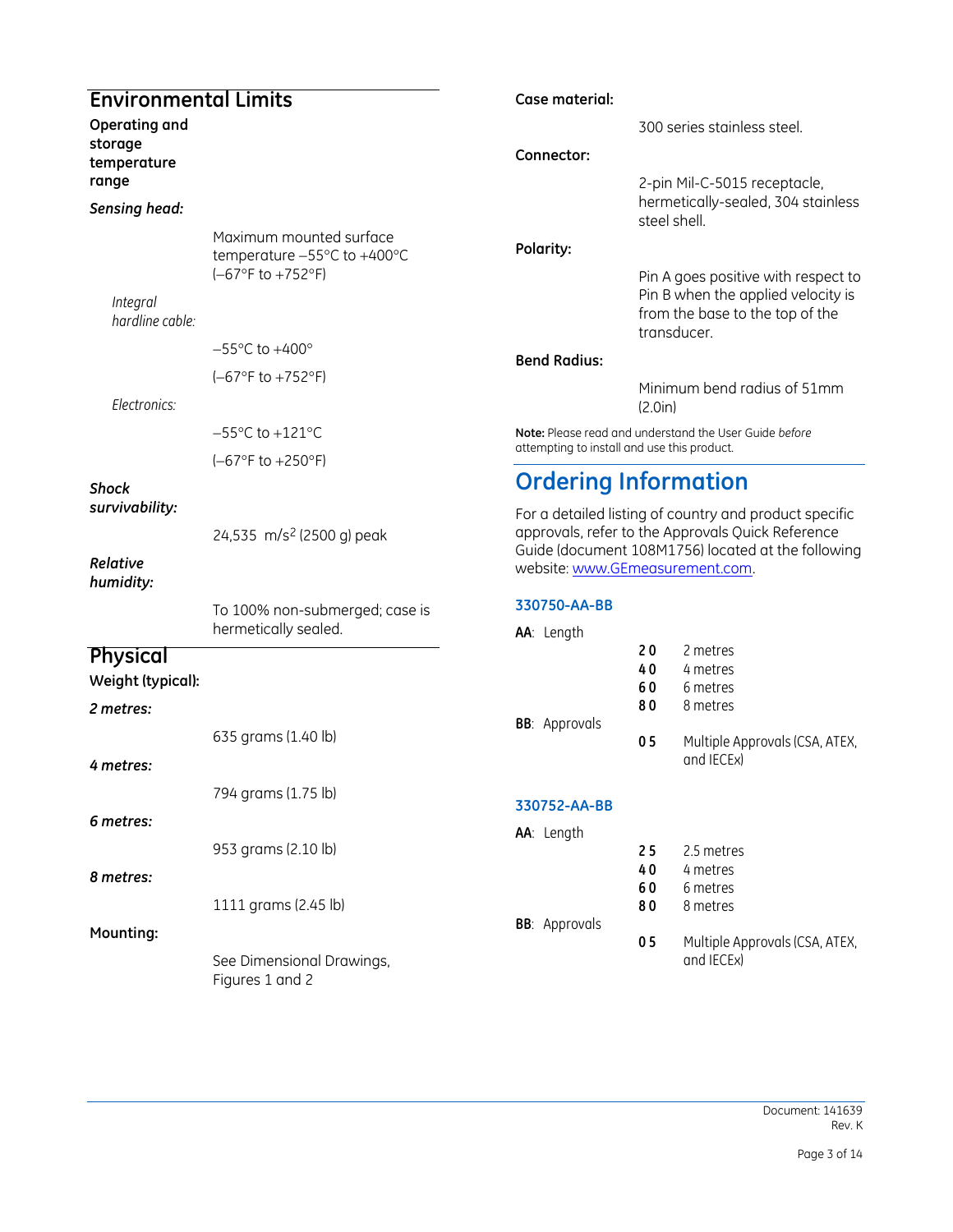### **Dimensional Drawing – 330750 and 330752**



Dimensions are in millimeters (inches)

Document: 141639 Rev. K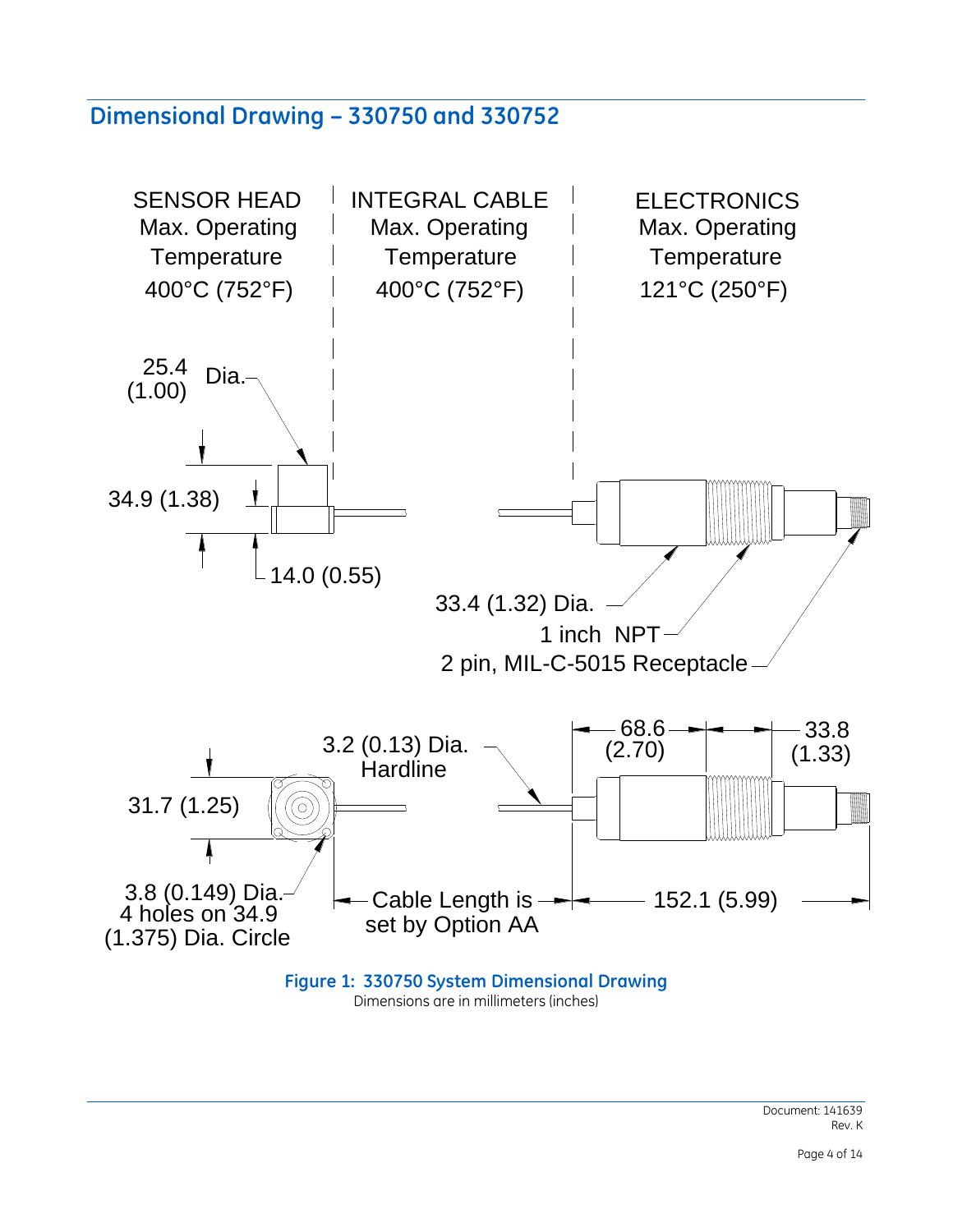

#### **Figure 2: 330752 System Dimensional Drawing** Dimensions are in millimeters (inches)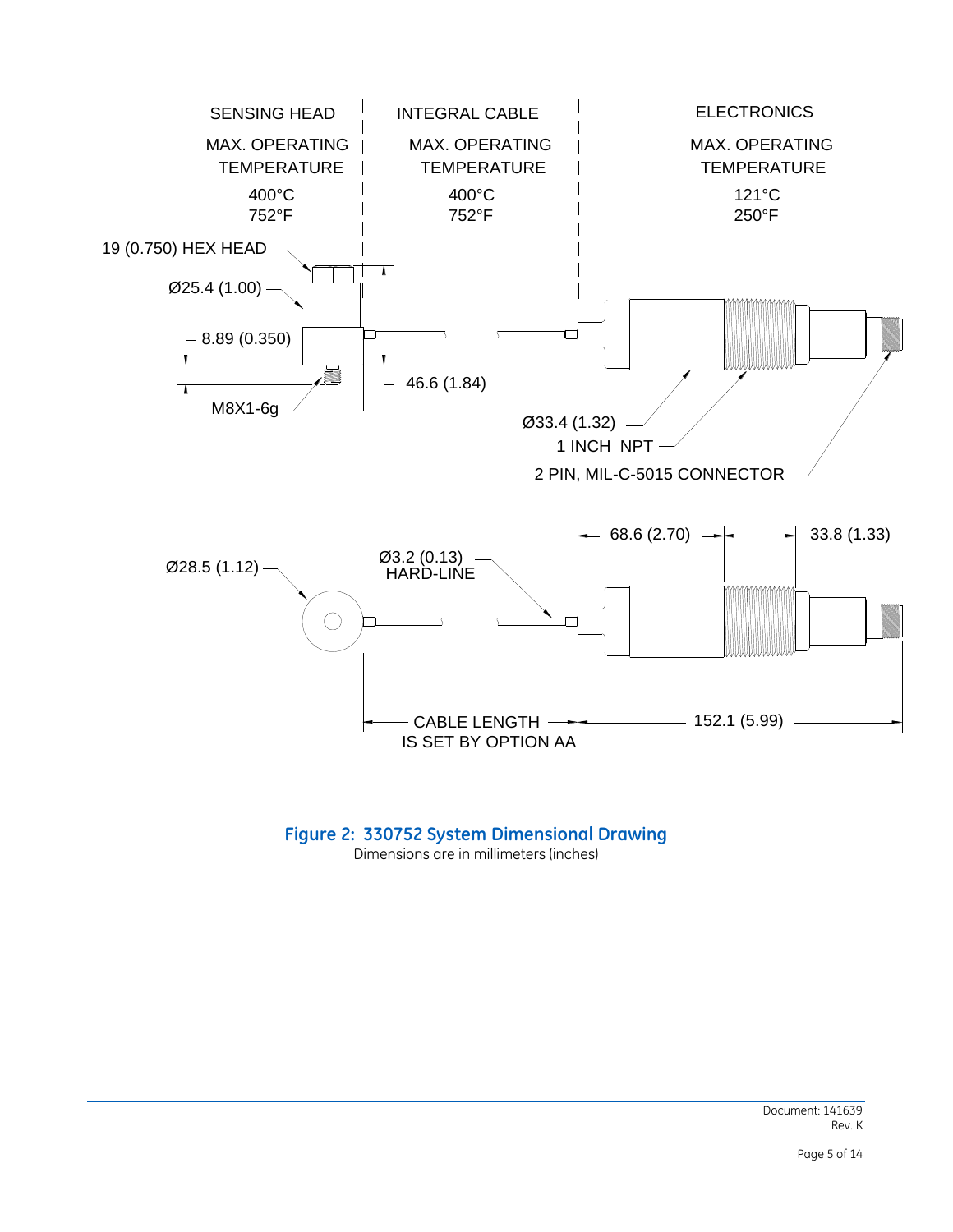### **Graphs – 330750 and 330752**



**Figure 3: Velocity Amplitude**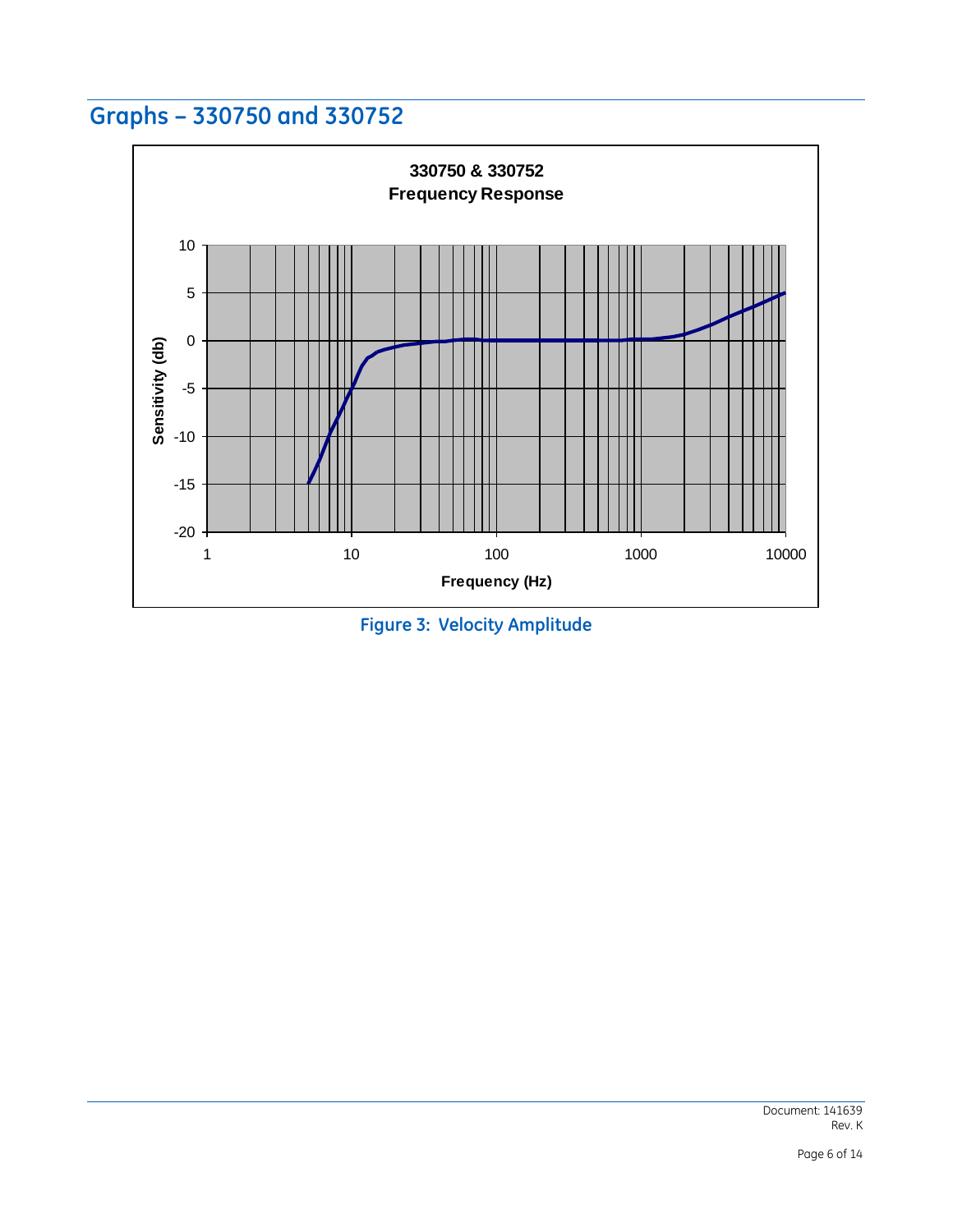

#### **Figure 4: Velocity Phase Error**

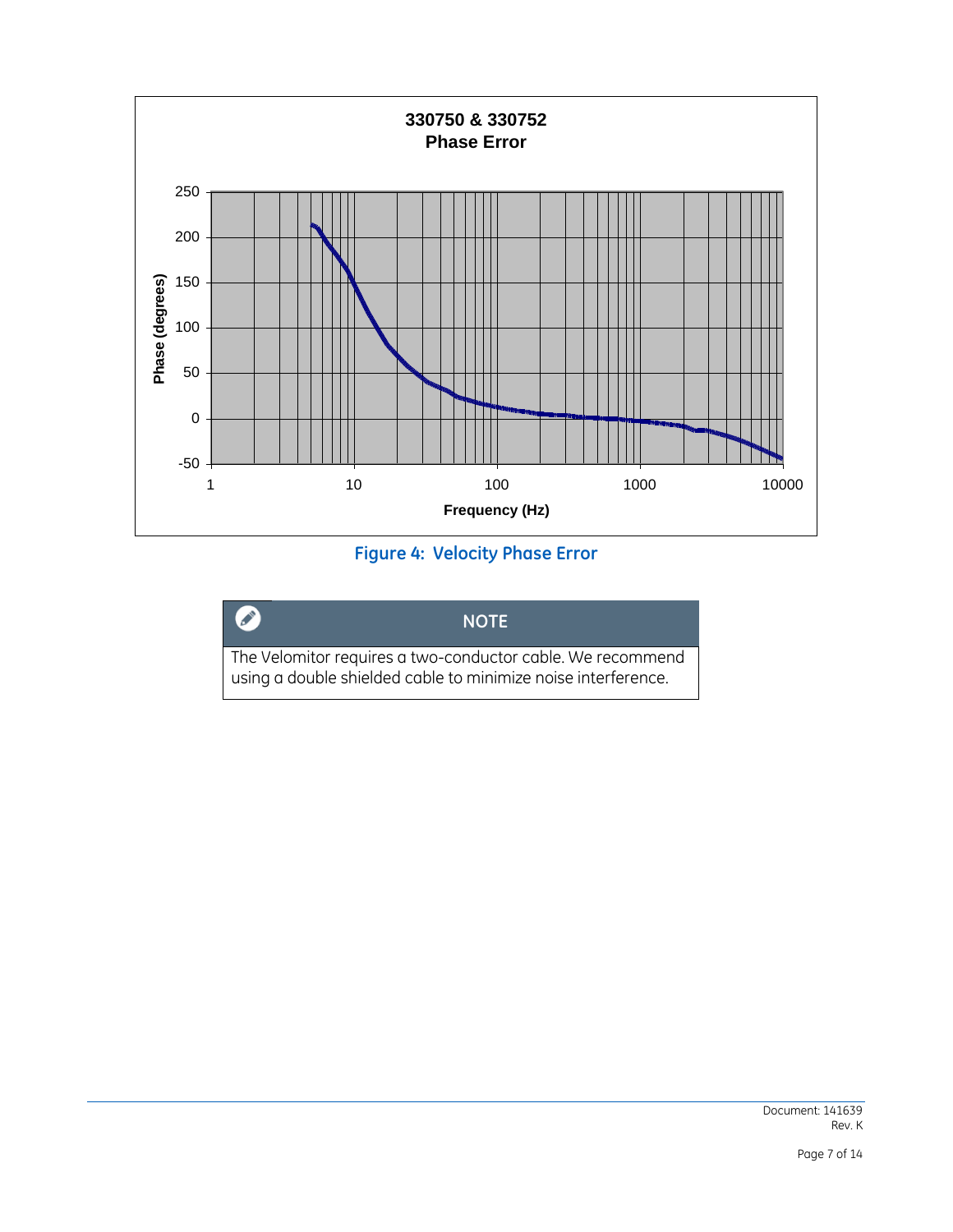| <b>APPLICATION</b>                                                      | <b>PART NUMBER</b>     | <b>DESCRIPTION</b>                                                                                                                                                                                                                             |  |  |
|-------------------------------------------------------------------------|------------------------|------------------------------------------------------------------------------------------------------------------------------------------------------------------------------------------------------------------------------------------------|--|--|
| tNote: AA - Specifies the length (in feet) of cable required            |                        |                                                                                                                                                                                                                                                |  |  |
| Standard Interconnect Cable                                             | 9571-AA <sup>+</sup>   | Shielded 0.382 mm <sup>2</sup> (22 AWG) cable with a moisture<br>resistant female connector at the HTVS end and<br>ring lugs at the monitor end. Temperature range<br>-29 to 121°C (-20 to 250°F). See Figure 5                                |  |  |
| <b>Standard Armored Interconnect</b><br>Cable                           | 84661-AA <sup>+</sup>  | Stainless steel armor over shielded 0.382 mm <sup>2</sup> (22)<br>AWG) cable with a moisture resistant female<br>connector at the HTVS end and ring lugs at the<br>monitor end. Temperature range -29 to 121°C (-20<br>to 250°F). See Figure 6 |  |  |
| Right Angle Interconnect Cable                                          | 89477-AA <sup>+</sup>  | Standard Armored Interconnect Cable                                                                                                                                                                                                            |  |  |
| Short Run Interconnect Cable                                            | 122129-AA <sup>+</sup> | Shielded 0.963 mm <sup>2</sup> (18 AWG) cable with a moisture<br>resistant female connector at the HTVS end and<br>ring lugs at the monitor end. Temperature range<br>-29 to 121°C (-20 to 250°F). See Figure 8                                |  |  |
| CE Installation Interconnect Cable<br>(**Required for CE Installations) | 02173034               | Shielded 0.382 mm <sup>2</sup> (22 AWG) cable with a splash-<br>proof boot over a female connector at the HTVS<br>end and flush cut at the monitor end. Temperature<br>range -55 to 125°C (-67 to 257°F). See Figure 9                         |  |  |
| 0.963 mm <sup>2</sup> (18 AWG) Bulk Cable                               | 02173006               | Shielded twisted pair. Same cable as used on<br>89477-AA and 122129-AA. Specify number of feet.                                                                                                                                                |  |  |
| 0.382 mm <sup>2</sup> (22 AWG) Bulk Cable                               | 02173007               | Shielded twisted pair. Same cable as used on<br>9571-AA and 84661-AA. Specify the number of<br>feet. The maximum length that should be used<br>with the HTVS is 305 m (1000 ft)                                                                |  |  |
| Spare Connector                                                         | 00502025               | Same connector as used on 9571-AA and<br>84661-AA                                                                                                                                                                                              |  |  |
| Right Angle Connector                                                   | 101212-01              | Right angle connector kit. Same connector as used<br>on 89477-AA.                                                                                                                                                                              |  |  |
| 330750 & 330752 Manual                                                  | 135090-01              | User Guide                                                                                                                                                                                                                                     |  |  |
| Spare Mating Connector                                                  | 00531061               | Mating connector for 330750 & 330752 Velomitor<br>System.                                                                                                                                                                                      |  |  |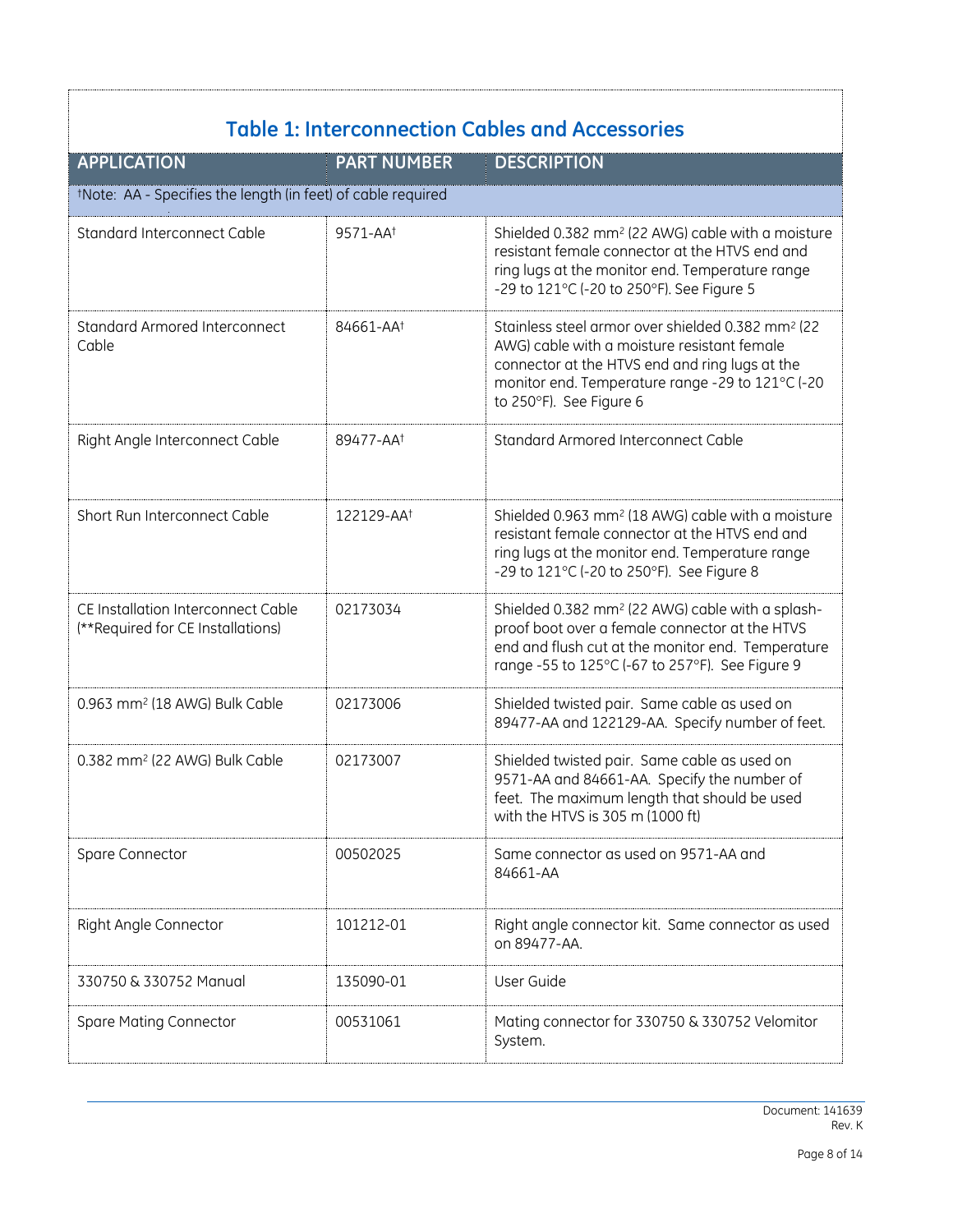

Document: 141639 Rev. K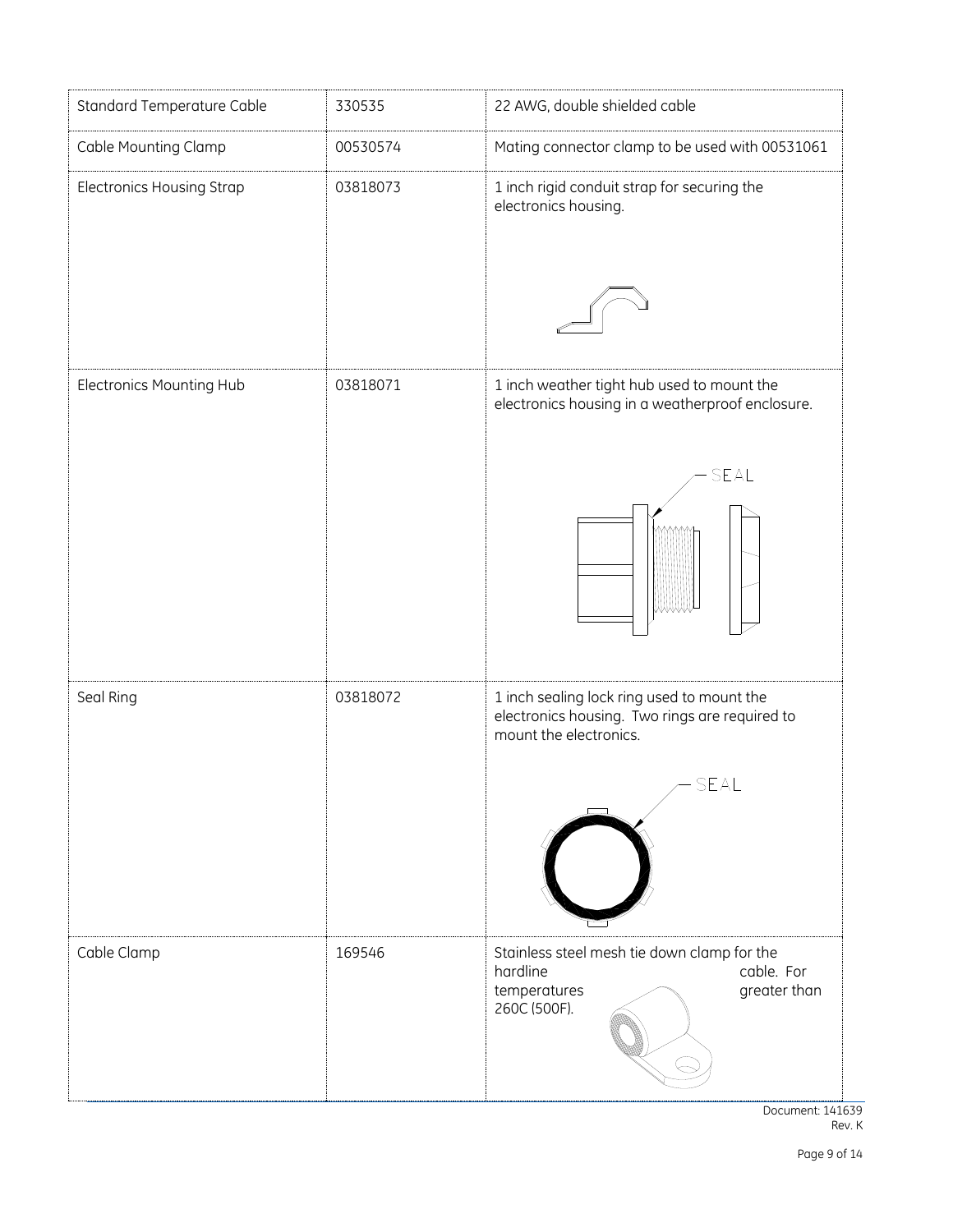

can also be ordered at additional cost

#### **Figure 5: Standard Interconnect Cable**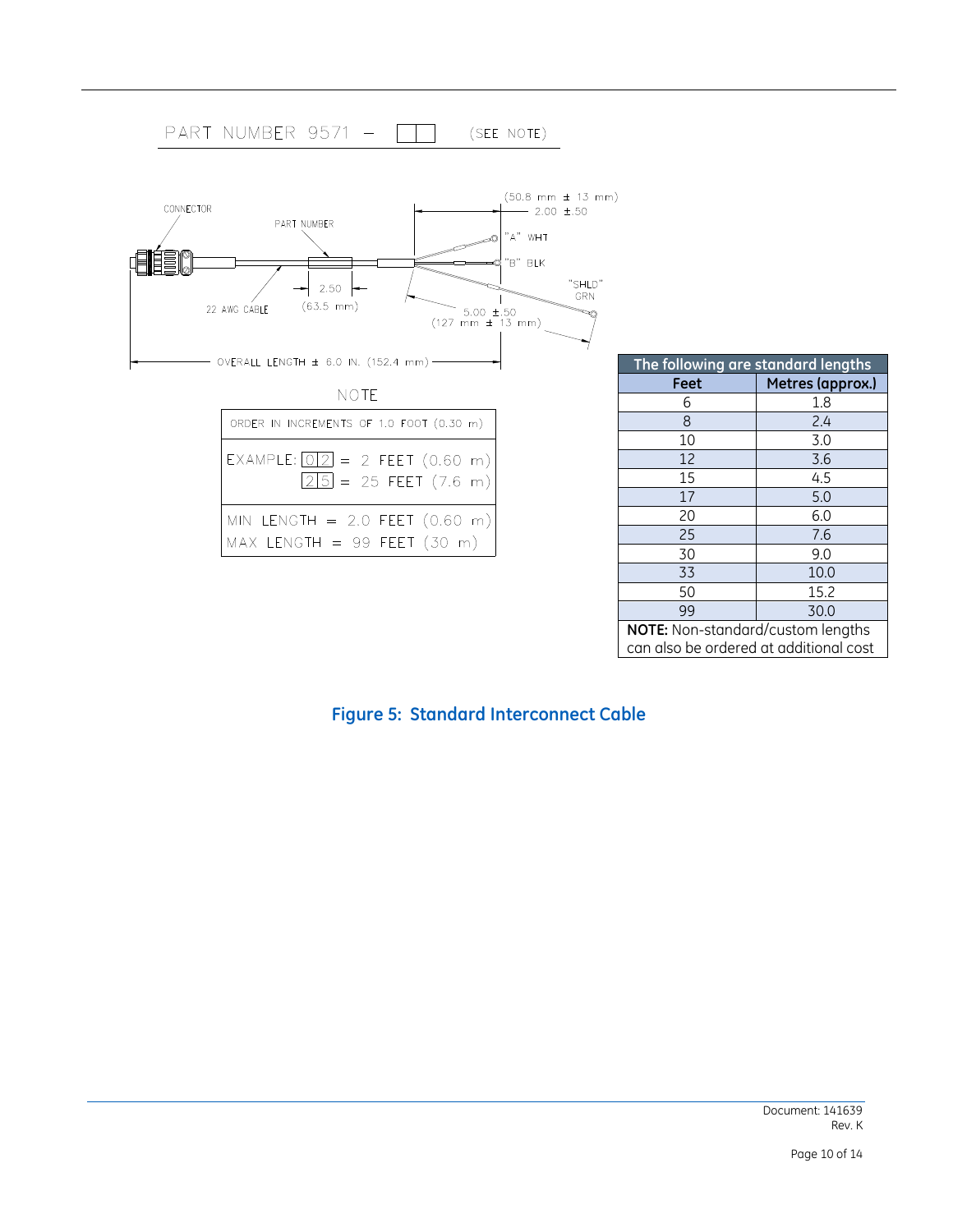

#### **Figure 6: Standard Armored Interconnect Cable**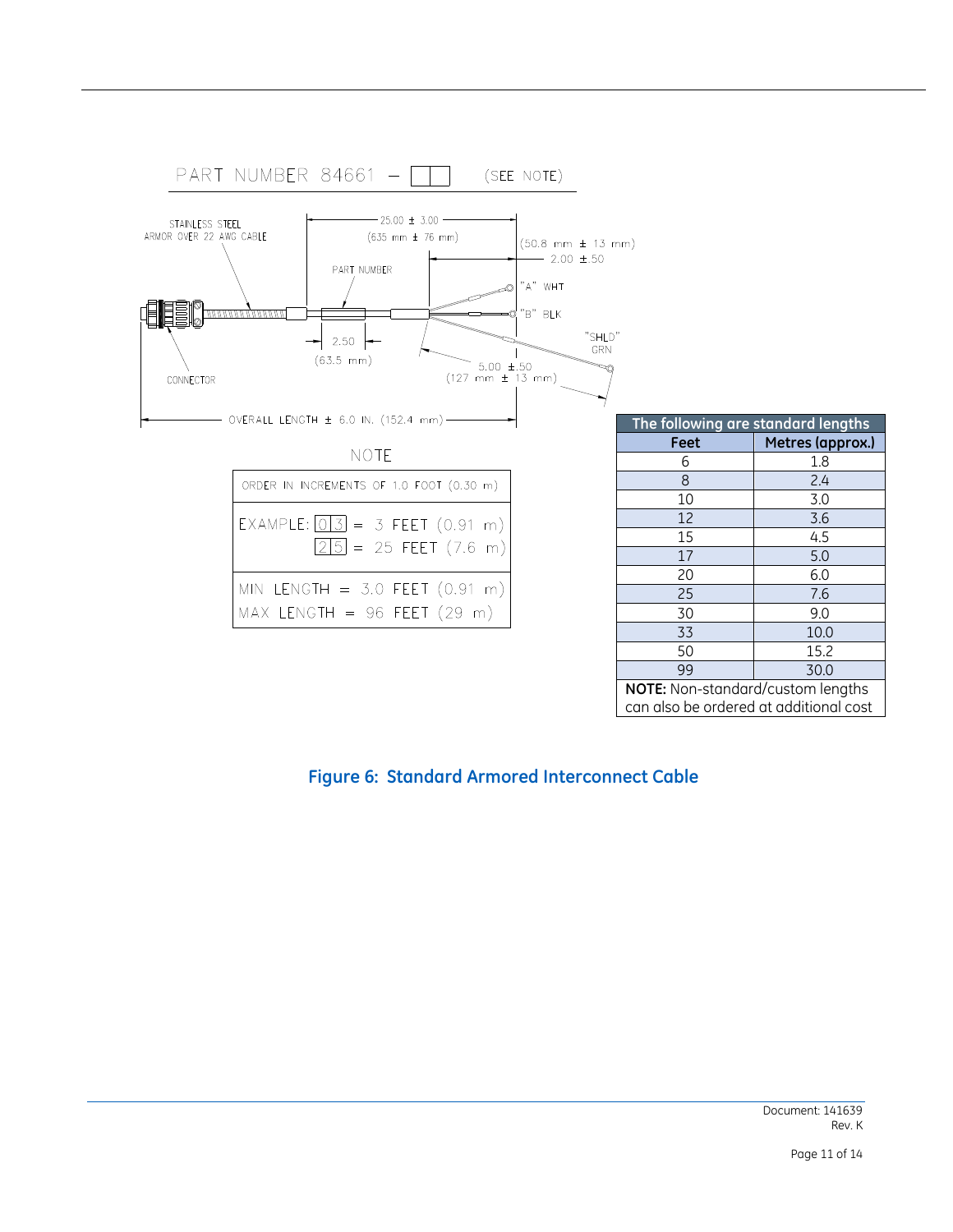

**NOTE:** Non-standard/custom lengths can also be ordered at additional cost

#### **Figure 7: Standard Right Angle Interconnect Cable**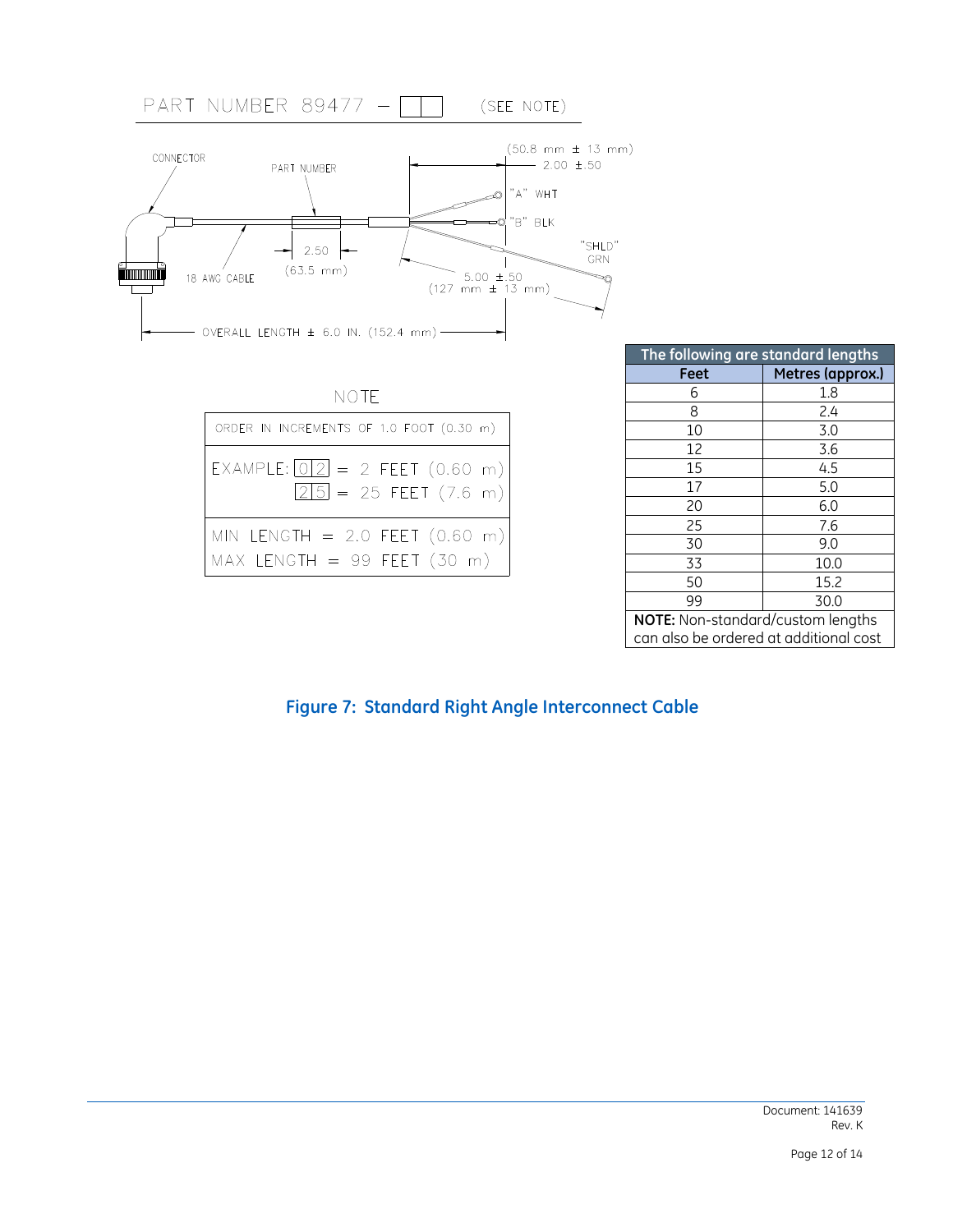

| The following are standard lengths |                    |  |
|------------------------------------|--------------------|--|
| <b>Inches</b>                      | <b>Millimetres</b> |  |
|                                    | (approx.)          |  |
| 6                                  | 152.4              |  |
| 8                                  | 203.2              |  |
| 10                                 | 254                |  |
| 12                                 | 304.8              |  |
| 14                                 | 355.6              |  |
| 16                                 | 406.4              |  |
| 18                                 | 457.2              |  |
| 20                                 | 508                |  |
| 22                                 | 558.8              |  |
| 74                                 | 609.6              |  |
| NOTE: Non-standard/custom lengths  |                    |  |
| can also be ordered at additional  |                    |  |
| rnst                               |                    |  |

#### **Figure 8: Short Run Interconnect Cable**